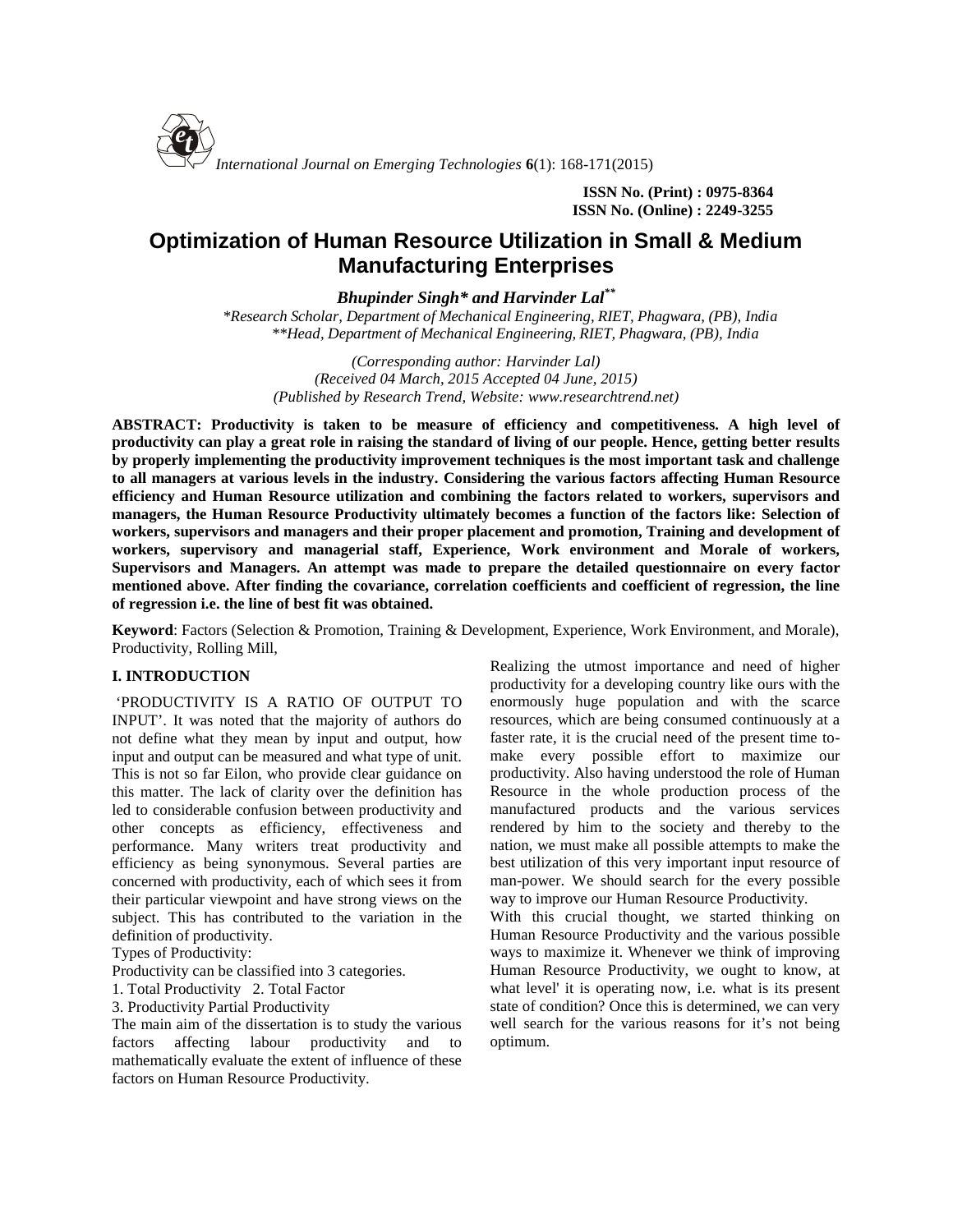So, on these lines, an attempt is made to view the Human Resource Productivity with a new analytical approach with an aim to mathematically evaluate the influence of various factors which affect the Human Resource Productivity most.

#### **II. EXPERIMENT**

*A. Factors Affecting Human Resource Productivity*

Considering the various factors affecting Human Resource Utilization and combining the common factors related to workers, supervisors and managers, the Human Resource Productivity ultimately becomes a function of the following factors:

A - Selection of workers, supervisors and placement and promotion.

B - Training and development of workers, supervisory and managerial staff.

C - Experience.

D - Work Environment.

E - Morale of workers, Supervisors and Managers.

To evaluate the extent of influence of these factors on Human Resource Productivity, we consider an exponential model for Human Resource Productivity, as follows:

 $H.R.P. = K. (A)<sup>a</sup> (B)<sup>b</sup> (C)<sup>c</sup> (D)<sup>d</sup> (E)<sup>e</sup> ...(1)$ 

where,  $K$  - Constant of proportionally, a, b, c, d & e are the indices of the factors A, B, C, D & E respectively.

equation (1) can be written in a simpler linear first order form by taking the logarithm of both sides of the equation.

Thus, equation (1) changes to,

Log<sub>10</sub> (L.P.) =  $log_{10}K+a log_{10}A+b log_{10}B+c log_{10}C+d$  $log_{10}D+e log_{10}E$  .....(2)

The mathematical values of A, B, C, D  $\&$  E represents the existing conditions of these factors in the organizations under study.

In the proposed model, it is assumed that the factors considered to affect Human Resource Productivity are mutually exclusive and independent of each other. Therefore, these five factors are checked for their independence with each other and also as regards to

their individual relationship with a dependent variable. This is done by finding the correlation coefficients between Human Resource Productivity and the factors A, B, C, D & E and also obtaining regression equations among the factors having high correlation with it.

As it is desired to study and evaluate the factors affecting Human Resource Productivity and thereby identifying the weaker areas which need to be controlled to maximize it, it is very necessary to know at what level of productivity each organization is operating at present.

Therefore, we have to collect required data to measure present Human Resource Productivity in each rolling mill under study. The other information required is to know the present state or influence of the five factors A, B, C, D, & E in each mill. For the purpose of our study, six rolling mills have been visited.

Output converted in std. Man hours

We know that, H.R.P. = ----------------------------------- -----------

Input of hours available

Hence, to measure Human Resource Productivity, the data of output produced during the period of one month and the total input of hours available during that period has been collected. The details are as follows:

The survey was conducted in six rolling mills at Ludhiana, Punjab. The success of the dissertation depends mostly on the proper analysis of the data collected during the survey. Hence an evaluation scheme is developed to evaluate the answers received from the workers and management personnel by getting the questionnaires filled in by them.it is necessary to check the mutual independence of factors A, B, C, D & E and their relationship with Human Resource Productivity. This can be very well done by determining the Correlation coefficients and forming regression equations between Human Resource Productivity and the individual factors and also among the various combinations of factors.

Table 1 shows the value of H.R.P and the various factors related to six rolling industries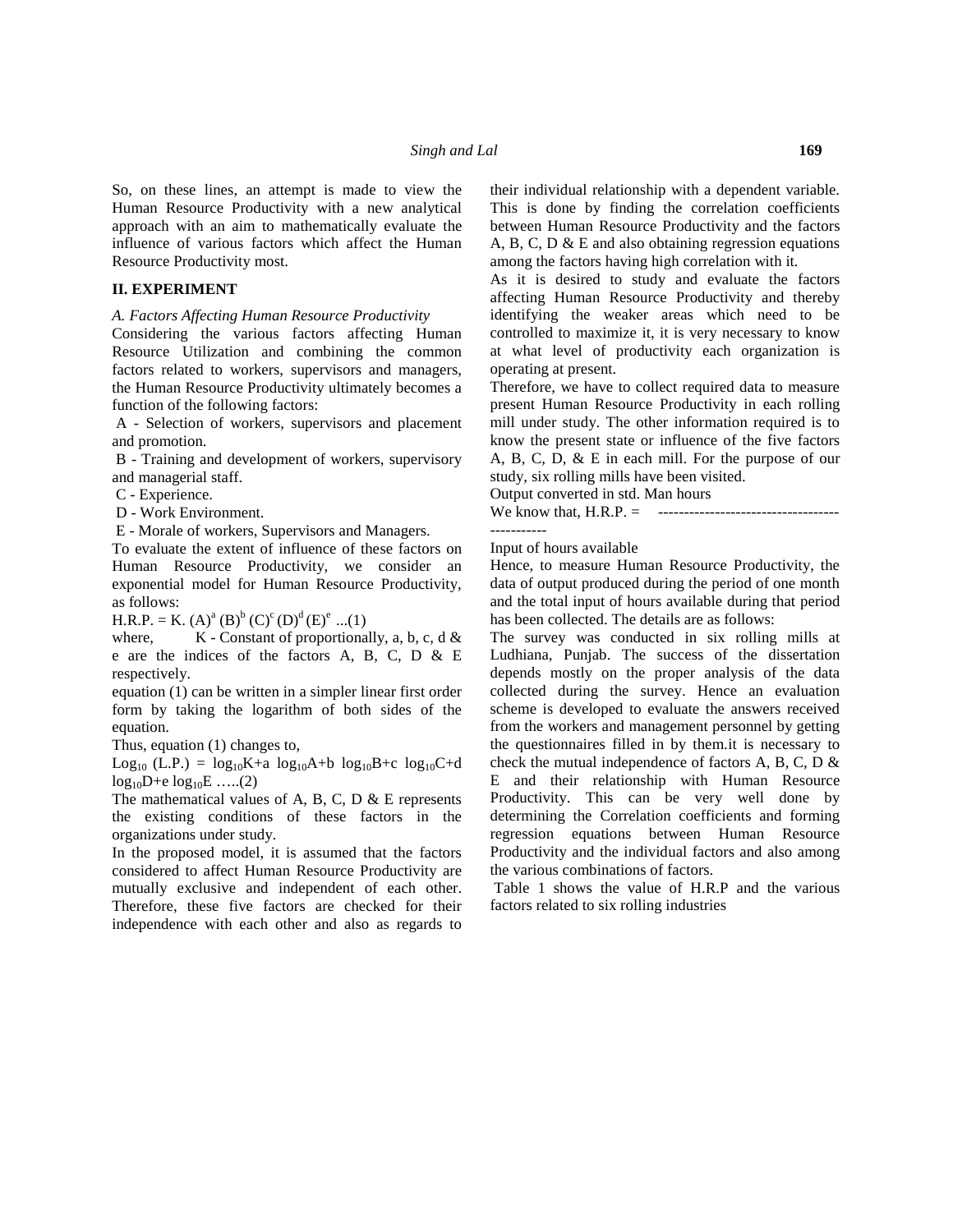| <b>Human Resource Productivity</b> | A    | B    | C    | D    | E    |
|------------------------------------|------|------|------|------|------|
| 88.63                              | 78.5 | 32.0 | 88.0 | 73.0 | 72.0 |
| 86.5                               | 78.0 | 39.0 | 79.5 | 76.0 | 85.0 |
| 78.34                              | 91.5 | 37.5 | 85.0 | 78.0 | 62.0 |
| 75.2                               | 83.5 | 38.5 | 83.0 | 83.0 | 61.5 |
| 71.05                              | 74.5 | 28.0 | 81.5 | 74.5 | 52.5 |
| 64.15                              | 77.5 | 24.0 | 80.0 | 69.0 | 40.5 |
|                                    |      |      |      |      |      |

### **Table 2.**

| $X_1 = log(A)$ | $X_2 = log(B)$ | $X_3 = log(C)$ | $X_4 = log(D)$ | $X_5 = log(E)$ |
|----------------|----------------|----------------|----------------|----------------|
| 1.895          | 1.507          | 1,944          | 1.863          | 1.857          |
| 1.891          | 1.591          | 1.901          | 1.881          | 1.929          |
| 1.961          | 1.573          | 1.929          | 1.892          | 1.792          |
| 1.991          | 1.587          | 1.919          | 1.919          | 1.787          |
| 1.872          | 1.447          | 1.911          | 1.872          | 1.722          |
| 1.889          | 1.380          | 1.903          | 1.839          | 1.607          |
|                |                |                |                |                |
|                |                |                |                |                |

Correlation Coefficient Matrix

|       |       |       | $\rm X_2$ | $X_3$ | $X_4$  | $X_5$ |
|-------|-------|-------|-----------|-------|--------|-------|
|       | 1.00  | 0.16  | 0.70      | 0.515 | 0.3033 | 0.95  |
| $X_l$ | 0.16  | 1.00  | 0.559     | 0.401 | 0.54   | 0.14  |
| $X_2$ | 0.70  | 0.559 | 1.00      | 0.24  | 0.84   | 0.82  |
| $X_3$ | 0.515 | 0.401 | 0.24      | 1.00  | 0.17   | 0.28  |
| $X_4$ | 0.30  | 0.54  | 0.837     | 0.17  | 1.00   | 0.45  |
| $X_5$ | 0.95  | 0.14  | 0.82      | 0.28  | 0.45   | 1.00  |

## Regression Coefficient

| Factors considered |                | % fit of regression               |          |                |               |  |
|--------------------|----------------|-----------------------------------|----------|----------------|---------------|--|
|                    | Training<br>X2 | X <sub>3</sub>                    | X4       | X <sub>5</sub> | line          |  |
|                    | &              | Experience                        | Work     | Morale         |               |  |
|                    | Development    |                                   |          |                |               |  |
|                    |                |                                   |          |                |               |  |
|                    |                |                                   |          |                |               |  |
| X2                 | 0.434          |                                   |          | --             | 49.00         |  |
| X3                 | $-1$           | 1.655<br>$- -$                    |          |                | 26.52         |  |
| X4                 |                |                                   | 0.5946   |                | 90.25<br>9.14 |  |
| X5                 | --             | 0.849                             | --       | 0.456          | 97.52         |  |
| $X3$ and $X5$      | --             | 1.533<br>$\overline{\phantom{m}}$ |          | 0.42           | 31.27         |  |
| X3 and X4          | --             | 0.873<br>1.1774                   | 0.436    |                | 92.37         |  |
| X4 and X5          | $- -$<br>$- -$ |                                   | $-0.322$ | 0.492          | 61.77         |  |
| $X2$ and $X3$      | 0.38           |                                   | --       | --             | 99.90         |  |
| X3, X4 & X5        |                |                                   | $-0.34$  | 0.457          |               |  |
|                    |                |                                   |          |                |               |  |